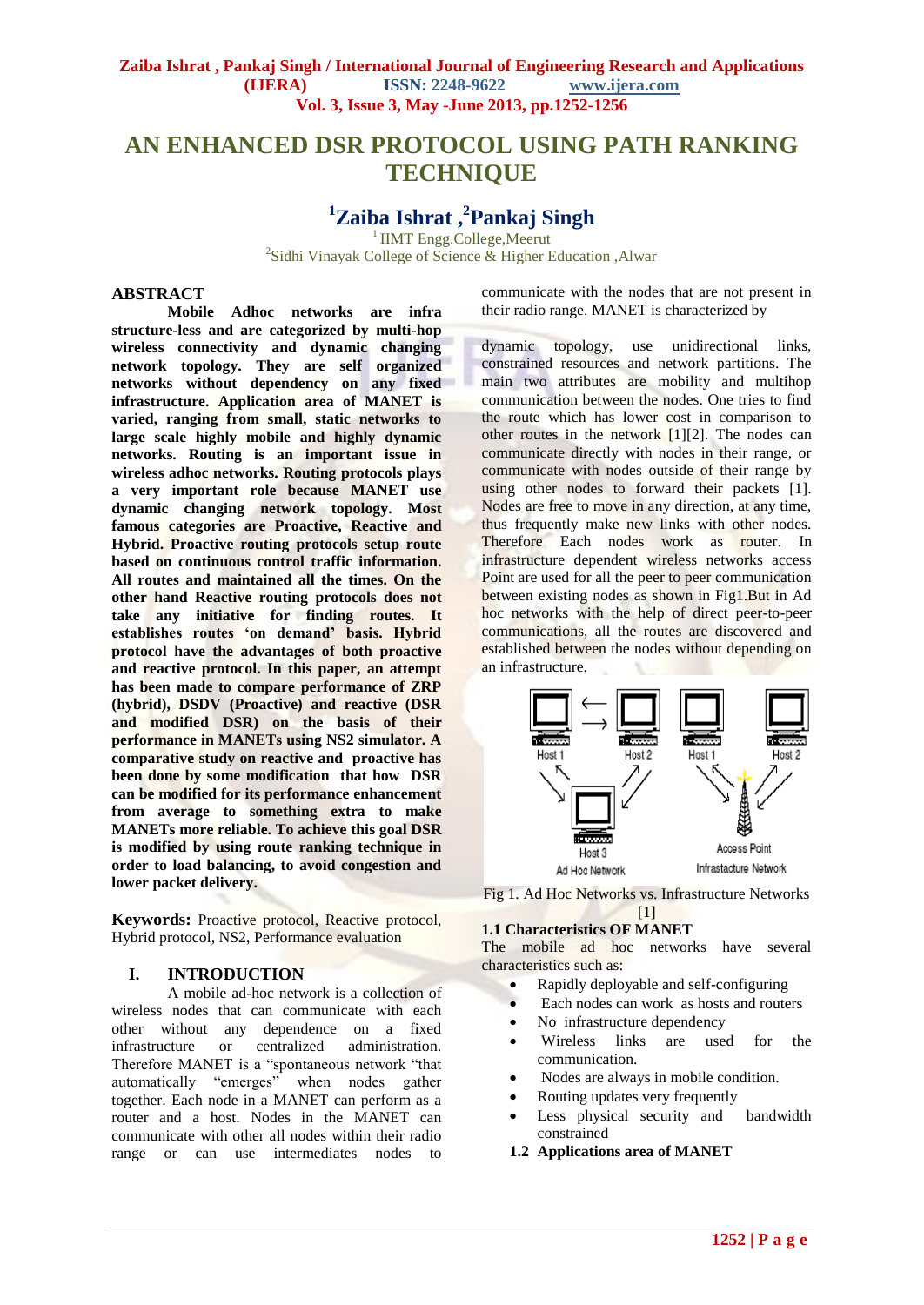MANET facilitates communication in different fields such as:

- Military and police work
- Mine cite work
- Disaster relief work
- To arrange urgent business meeting

# **II. PROTOCOLS IN AD-HOC NETWORKS**

#### **2.1 Destination-Sequenced Distance Vector (DSDV)**

DSDV is a Proactive protocol. Proactive protocol maintains routing Information independently of need for communication, Update messages send throughout the network periodically or when network topology changes. It provides Low latency and suitable for real-time traffic but Bandwidth might get wasted due to periodic updates that is the main disadvantage of this. It maintain  $O(N)$  state per node,  $N = \text{\textsterling}$  #nodes.

DSDV was invented by Perkins and Bhagvat in 1994. This is based on Bellman Ford algorithm. Each node maintains routing tables and exchange of routing tables with the neighbor's nodes by flooding. Routing table have the way to the destination, cost. Each node advertises its position that has Sequence number to avoid loops therefore nodes continuously updates the table to provide the fresh view of whole network. So every node knows "where" everybody else is. Thus routing table  $O(N)$ . [4] DSDV works as follows [5][6]

In DSDV each node maintains a routing table which stores next hop towards each destination, cost metric for the path to each destination, destination sequence number that is created by the destination itself and sequence numbers used to avoid formation of loops. Each node periodically forwards this routing table to all its neighbors. Each node increments and appends its sequence number when sending its local routing table. This sequence number will be attached to route entries created for this node. The sequence numbers assigned by the destination are generally even. If the broken link is detected, then the metric is assigned as infinity and the sequence number is assigned to odd. In order to maintain consistency, each node periodically broadcasts its route and updates its routing table on the basis of received information from the neighbor routing table.

# **2.2 Dynamic Source Routing (DSR)**

DSR is reactive protocol. Reactive protocol discovers route only when you need it means it works on traffic demand. Therefore it saves energy and bandwidth during inactivity. It supports bursty data so congestion can occurs during high activity. It offers significant delay as a result of route discovery. For finding the route from source to destination , source node flood the route request packets, that

will transfer from one node to another until it reaches to the destination. Destination node sends the route reply packet for the confirmation of route has been established.[5][6][7]

Dynamic Source Routing (DSR) divides the task of routing into two phases that allows the discovery and maintenance of routes. When node S(sender) wants to send a packet to node D(destination), but does not know a route to D, node S initiates a route discovery Source node S floods Route Request (RREQ) Each node appends own identifier when forwarding RREQ. Destination D on receiving the first RREQ, sends a Route Reply (RREP). RREP is sent on a route obtained by reversing the route appended to received RREQ.RREP includes the route from S to D on which RREQ was received by node D.[5][7] Node S on receiving RREP, caches the route included in the RREP .When node S sends a data packet to D, the entire route is included in the packet header. Hence the name is source routing because source define the route for transferring the data. Intermediate nodes use the source route included in a packet to determine to whom a packet should be forwarded.

The optimization of DSR is Route cache. Each node caches a new route it learns by any means.e.g. When node S finds route [S, E, F, J, D] to node D, node S also learns route [S, E, F] to node F. When node K receives Route Request [S, C, G] destined for node, node K learns route [K, G, C, S] to node S. If a link is broken between the nodes than node sends the route error packet to the sender to inform the broken link, therefore sender again tries to find out the new route by RREQ packet.



**1253 | P a g e**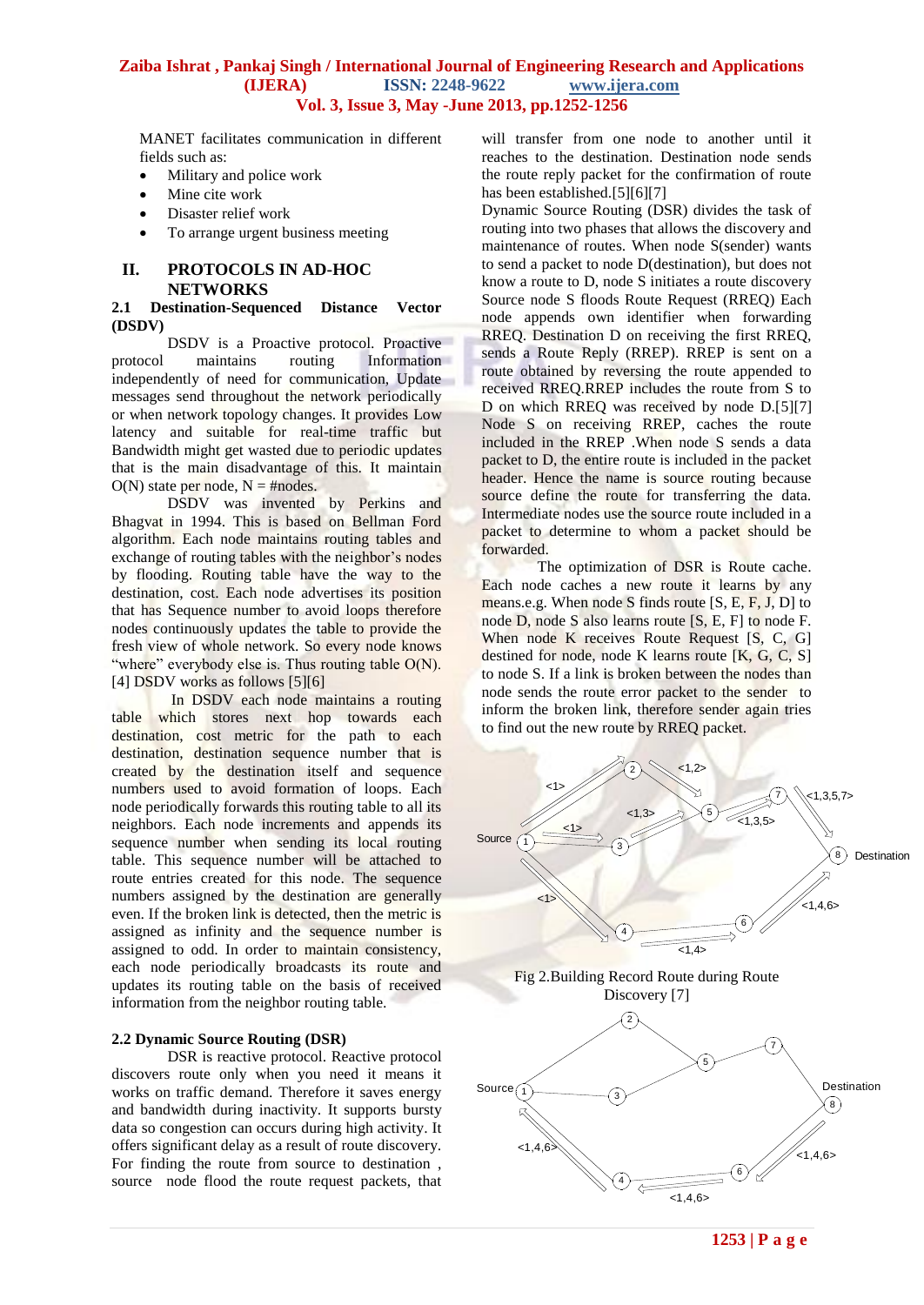Fig 3 .Propagation of Route Reply with the Route Record [7]

#### **2.3 Zone Routing Protocol**

Hybrid Routing is the combination of proactive and reactive protocol. This attempts to strike balance between the two protocols. ZRP falls under the category of hybrid routing protocols with both proactive and reactive routing components. ZRP overcome the disadvantage of control overhead caused by proactive protocol and also decreases the latency in reactive protocols. It takes advantage of proactive discovery within a node close immediacy/ local neighborhood, and using a reactive approach for communication between these neighborhoods. With this ZRP reduces the proactive scope to a zone and reactive approach outside the zone. When a node has a data packet for a particular destination, a check is carried out whether a destination is within its zone or not. Packet is routed proactively if it is within the zone and if the destination is outside the zone reactive routing is used.[5]

The zone is defined as a collection of nodes whose minimum distance from the node in question is not greater than a value known as "zone radius". Each node creates its own neighborhood separately. The size of a zone is given by a radius of length  $\beta$ where,  $\beta$  is number of hops to the perimeter of the zone [5]. Each zone may have different size and each node may lie within multiple overlapping zones. ZRP avoids hierarchical map of the network and the overhead involved in maintaining map by dividing the network into variable size, overlapping zones. [6][5].

## **III. MODIFICATION IN DSR ROUTING PROTOCOL**

While comparing original DSR with DSDV and ZRP we notice that DSR gives better performance at high TCP transmission rate but not so much good at low rate [4]. Our main idea is to modify DSR in such a way so that instead of simple hop count as in DSR, a new routing metric decide a route in Modified DSR (MDSR). This new routing metric depends on assigning a ranking to a node so that whole path can be ranked. So in case of multiple paths from source to destination, a path which has highest path ranking is chosen.

#### **a) Path Ranking**

On the basis of packet forwarding successfully and dropping probability each node maintains rank of every other node in the Ad-hoc network. Path ranking is determined by taking average of the rankings of each node in the path as this allows choosing shortest path algorithm if no metric is given to nodes. In case of more than one (multiple) path to the destination a path with highest ranking is chosen.

Algorithm for assigning rank to a node

- 1. For a neutral node, that is a new node, is given a ranking of 0.5.
- 2. Ranking of each node is done with highest ranking of 1.0 to make sure that if all are neutral nodes then shortest path first is chosen.
- 3. For every 200ms the ranking of nodes on active path is incremented by 0.01.
- 4. Neutral node ranking assigned 0.8.
- 5. Packet is dropped on a link and if a node becomes un-reachable to other nodes than its ranking is reduced by 0.05
- 6. Lower limit of a neutral node is assigned 0.0.
- 7. Changes on the rankings of other nodes than one mentioned above are not performed.
- 8. Any misbehaving node given a ranking of 100.
- 9. If the simulation is run for long period of time then the negative rankings can be reset after a long timeout period.
- 10. In case when no node is found that can be given packet to forward, Send Route Request is given.

Therefore, we will choose the path which is having highest path metric .

# **IV. NS 2 SIMULATION AND IMPLEMENTATION**

Ns-2 is a discrete event simulator using in networking research. It provides significant support for simulation of TCP, routing and multicast protocols over wired and wireless networks. It consists of two simulation tools. The network simulator (ns) contains all commonly used IP protocols. The network animator (nam) ,which is use to visualize the simulations. Ns-2 can fully simulates a layered network from the physical radio transmission channel to high-level applications. Ns-2 is an object-oriented simulator written in C++ and OTcl. The simulator supports a class hierarchy in C++ and a similar class hierarchy within the OTcl interpreter. There is a one-to-one correspondence between a class in the interpreted hierarchy and one in the compile hierarchy.<sup>[7][8]</sup>

| <b>Parameter</b>           | <b>Value</b>      |
|----------------------------|-------------------|
| Platform                   | Linux CentOS 5    |
| <b>NS</b> Version          | $Ns-2.33$         |
| <b>Mobility Model</b>      | Random Way Point  |
| Traffic Type               | <b>CBR</b>        |
| Area                       | $500 * 500$ m     |
| <b>Experiment Duration</b> | $150 \text{ sec}$ |
| <b>MAC Layer Protocol</b>  | Mac/802 11        |
| Packet Size                | 512 bytes         |

Table 1 Simulation Parameters Used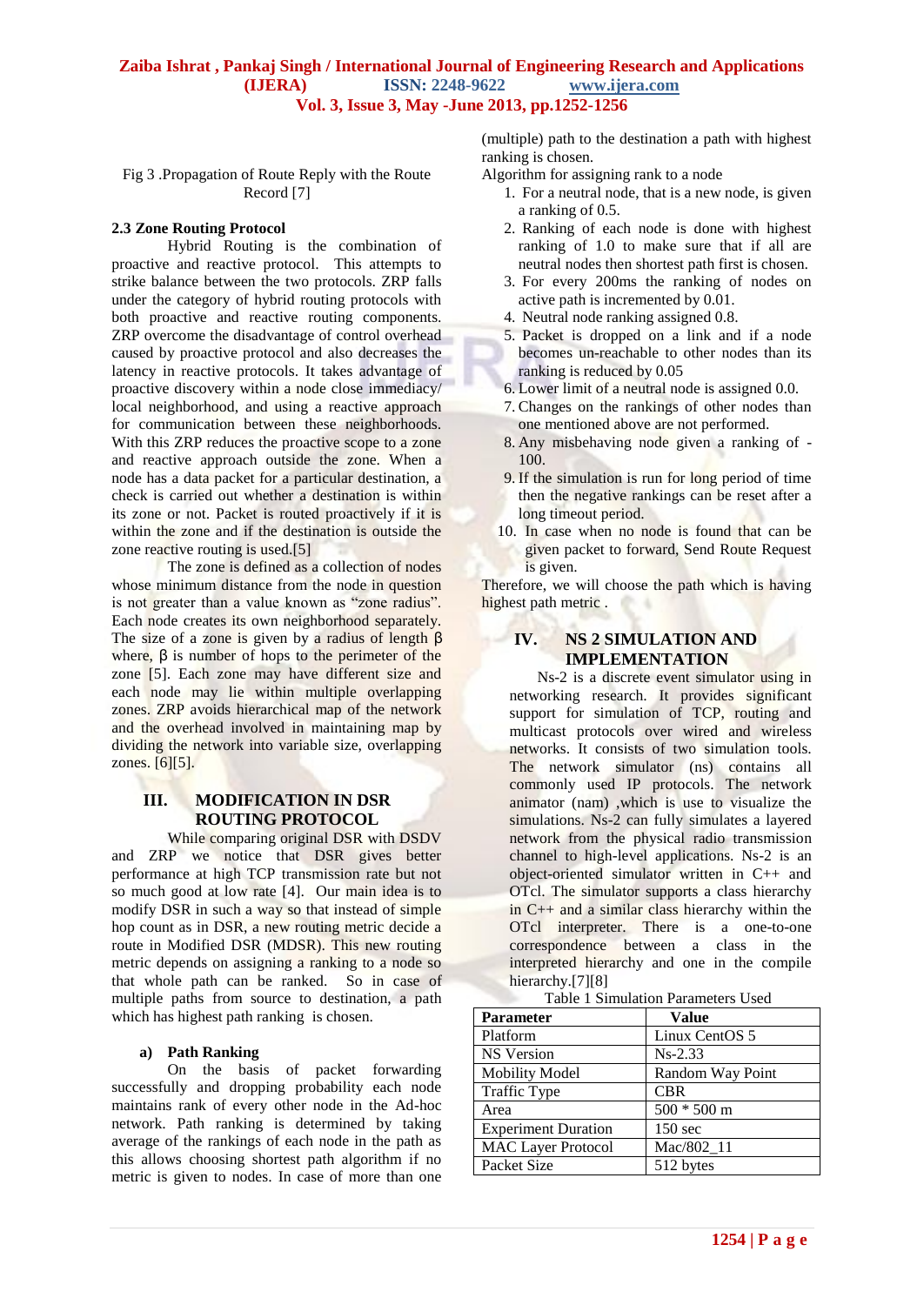| Radio Propagation | TwoRayGround       |
|-------------------|--------------------|
| Packet Interval   | $0.2$ second       |
| Protocols         | ZRP,<br>DSDV, DSR, |
|                   | Modified DSR       |
| Antenna Type      | OmniAntenna        |
| Packet Size       | 512 bytes          |
| Pause Time        | 5, 10, 20, 40, 100 |
| Number of nodes   | 10, 20, 30, 40, 50 |

## **4.1Performance Metric**

**1. Packet Delivery Fraction:** It is defined as the ratio of all received packets at the destinations to all transmitted packets from CBR source. The packet delivery ratio is the fraction of packets that successfully arrive at their destination.

**2. Throughput:** It is defined as the ratio of data packets received to the destination to those generated by source. Throughput is average rate of packets successfully transferred to their final destination per unit time.

**3. End-to-End Delay:** It is the average delay time for a data packet travelling from its source to destination. It signifies the amount of time taken by packet from source to destination. The delay time of all successfully received packets is summed, and then the average delay time is calculated

All the above mentioned performance metrics are quantitatively measured. For a good routing protocol, throughput should be high where as other three parameters value should be less. We used the above performance metrics and quantitatively measured against number of nodes and pause time.

# **V. RESULT AND DISCUSSION**

In this paper we analyze the packet delivery faction ratio, ends to end delay and throughput of routing protocol against the number of nodes and pause time.

## **5.1 Packet Delivery Fraction**

Figure 5.1(a) show that all routing protocols have higher packet delivery ratio when number of nodes is less, but as number of nodes increases packet delivery fraction decreases. The main reason for this loss is packet collisions, invalid routes, or packet drops. However it is evident from the graph that after doing the modification in DSR its packet delivery fraction increases as compared to existing DSR.



Fig 5.1(a) Packet Delivery fraction Vs number of Nodes

From figure 5.1(b) it is evident that Packet Delivery Fraction is more when pause time is less and as pause time increases Packet Delivery Fraction tends to decrease. but MDSR shows better performance.



Fig 5.1(b) Packet Delivery Fraction Vs Pause time

## **5.2 End To End Delay**

It is shown from the graph that average end-to-end delay is lower when number of nodes is lower and it increase when number of node increases. It is clear from the graph that after doing the modification in DSR it is showing less average end-to-end delay. A same condition exist in case of pause time.